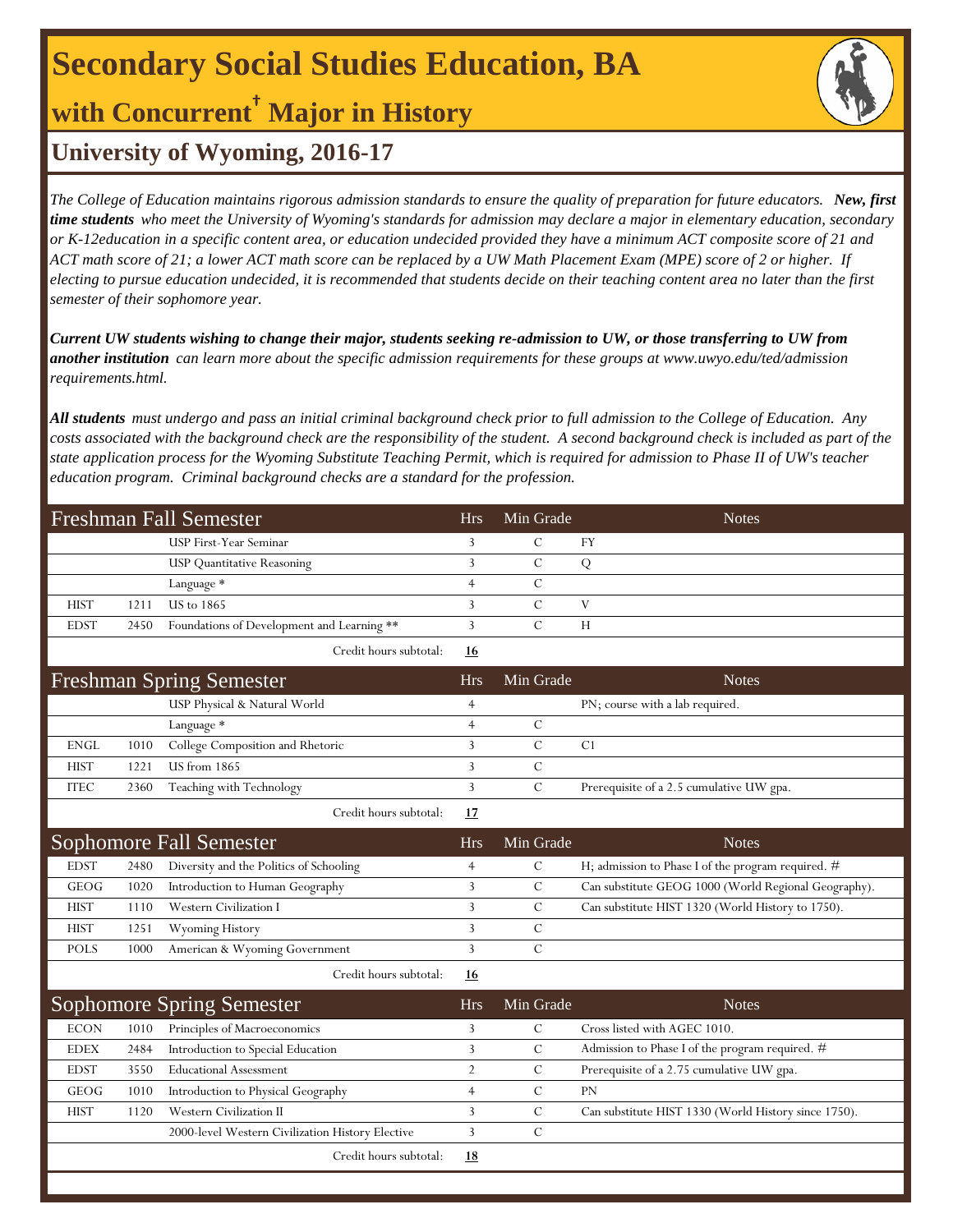## **Secondary Social Studies Education, BA**

### **with Concurrent† Major in History**



### **University of Wyoming, 2016-17**

|             |      | <b>Junior Fall Semester</b>                      | <b>Hrs</b>     | Min Grade     | <b>Notes</b>                                                  |
|-------------|------|--------------------------------------------------|----------------|---------------|---------------------------------------------------------------|
| <b>ECON</b> | 1020 | Principles of Microeconomics                     | 3              | С             | Cross listed with AGEC 1020.                                  |
|             |      | Native American History Elective                 | 3              | $\mathcal{C}$ |                                                               |
|             |      | 2000-level Non-Western Civilization History Elec | 3              | $\mathcal{C}$ |                                                               |
|             |      | Upper Division History Elective ***              | 3              | $\mathcal{C}$ |                                                               |
|             |      | <b>Upper Division Political Science Elective</b> | 3              | $\mathcal{C}$ |                                                               |
|             |      | Credit hours subtotal:                           | <u>15</u>      |               |                                                               |
|             |      | <b>Junior Spring Semester</b>                    | <b>Hrs</b>     | Min Grade     | <b>Notes</b>                                                  |
| <b>EDST</b> | 3000 | Teacher as Practitioner                          | 6              | $\mathcal{C}$ | C2; admission to Phase II of the program required. #          |
| <b>HIST</b> | 3020 | <b>Historical Methods</b>                        | 3              | $\mathcal{C}$ | Can substitute HIST 4055 (Archival Methods).                  |
| <b>HIST</b> | 3880 | Comparative History                              | 3              | $\mathcal{C}$ |                                                               |
|             |      | Upper Division History Elective ***              | 3              | $\mathcal{C}$ |                                                               |
|             |      | Credit hours subtotal:                           | <u>15</u>      |               |                                                               |
|             |      | <b>Senior Fall Semester</b>                      | <b>Hrs</b>     | Min Grade     | <b>Notes</b>                                                  |
| <b>EDSE</b> | 3273 | Methods I: Secondary Social Studies Education    | 3              | $\mathcal{C}$ | Admission to Phase IIIa of the program required. #            |
| <b>EDSE</b> | 4273 | Methods II: Secondary Social Studies Education   | $\overline{4}$ | $\mathcal{C}$ | C3; admission to Phase IIIa of the program required. #        |
|             |      | Upper Division History Electives ***             | 6              | $\mathcal{C}$ |                                                               |
|             |      | Elective                                         | 3              |               |                                                               |
|             |      | Credit hours subtotal:                           | <u>16</u>      |               |                                                               |
|             |      | <b>Senior Spring Semester</b>                    | <b>Hrs</b>     | Min Grade     | <b>Notes</b>                                                  |
| <b>EDSE</b> | 4500 | Residency in Teaching                            | 15             | S             | Admission to Phase IIIb of the program; offered $S/U$ only. # |
|             |      | Credit hours subtotal:                           | 15             |               |                                                               |
|             |      | <b>TOTAL CREDIT HOURS:</b>                       | 128            |               |                                                               |

This is a guide for course work in the major; actual course sequence may vary by student. Please refer to the online student degree evaluation, and consult with an academic advisor. • Not all courses are offered every semester and some electives may have prerequisites. Students should review the course descriptions in the *University Catalog* and consult with their academic advisor to plan accordingly.

#### **University of Wyoming requirements:**

Students must have a minimum cumulative GPA of 2.0 to graduate. • Students must complete 42 hours of upper division (3000-level or above) coursework, 30 of which must be from the University of Wyoming. • Courses must be taken for a letter grade unless offered only for S/U. • University Studies Program (USP) Human Culture (H) and Physical & Natural World (PN) courses must be taken outside of the major subject, but can be cross-listed with the major.

### **College of Education requirements:**

This plan assumes student college readiness. Students should be able to start taking 1000-level courses the first semester of college. • All professional education courses must be completed with a grade of C or higher. Grades of C- or lower will not satisfy this requirement.